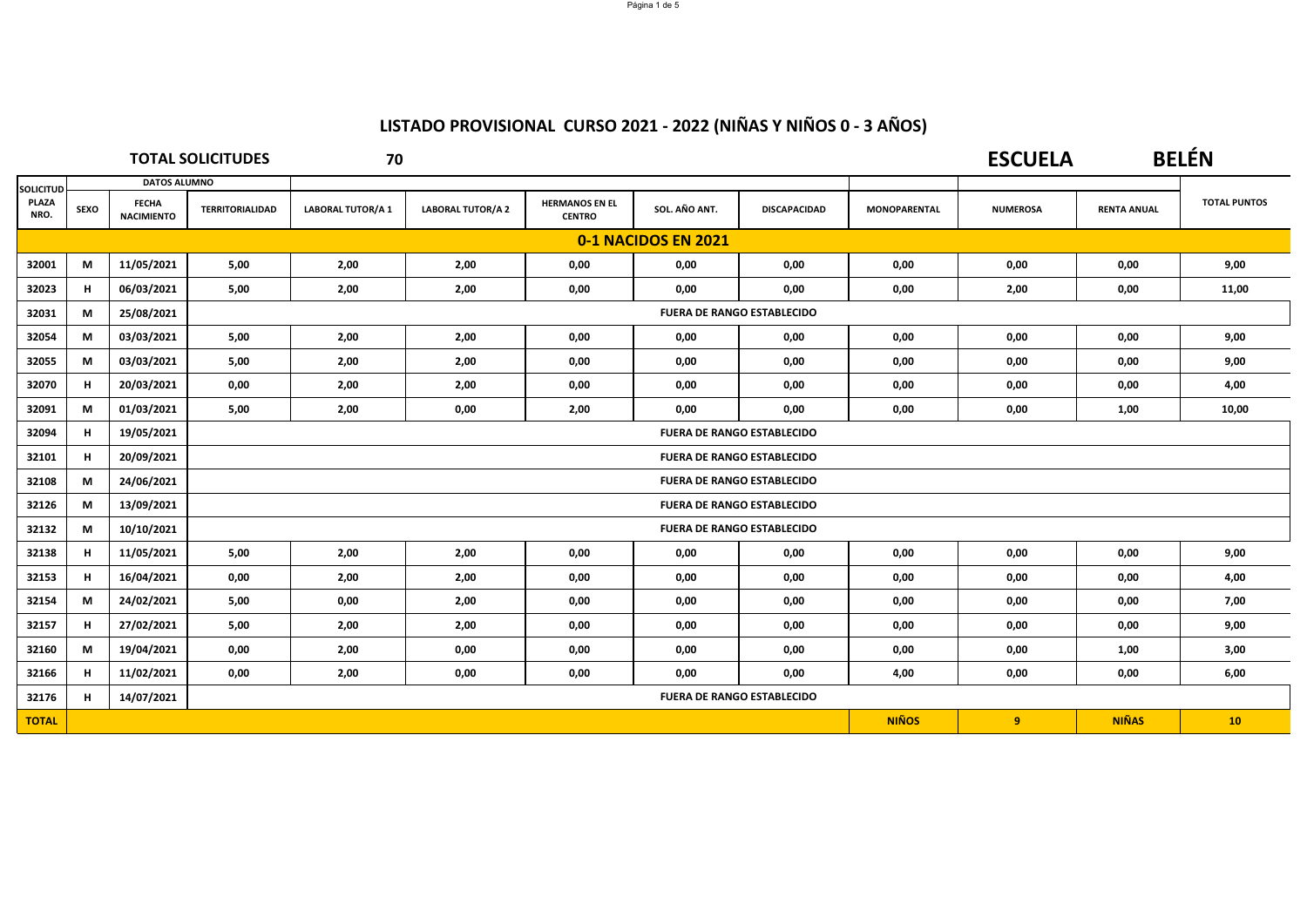|                            | <b>TOTAL SOLICITUDES</b> |                                   |                        | 70                |                          |                                        |                     |                     | <b>ESCUELA</b>      |                 | <b>BELÉN</b>       |                     |
|----------------------------|--------------------------|-----------------------------------|------------------------|-------------------|--------------------------|----------------------------------------|---------------------|---------------------|---------------------|-----------------|--------------------|---------------------|
| <b>SOLICITUD</b>           |                          | <b>DATOS ALUMNO</b>               |                        |                   |                          |                                        |                     |                     |                     |                 |                    |                     |
| <b>PLAZA</b><br>NRO.       | SEXO                     | <b>FECHA</b><br><b>NACIMIENTO</b> | <b>TERRITORIALIDAD</b> | LABORAL TUTOR/A 1 | <b>LABORAL TUTOR/A 2</b> | <b>HERMANOS EN EL</b><br><b>CENTRO</b> | SOL. AÑO ANT.       | <b>DISCAPACIDAD</b> | <b>MONOPARENTAL</b> | <b>NUMEROSA</b> | <b>RENTA ANUAL</b> | <b>TOTAL PUNTOS</b> |
| <b>1-2 NACIDOS EN 2020</b> |                          |                                   |                        |                   |                          |                                        |                     |                     |                     |                 |                    |                     |
| 32007                      | н                        | 04/10/2020                        | 5,00                   | 2,00              | 0,00                     | 0,00                                   | 0,00                | 0,00                | 0,00                | 0,00            | 0,00               | 7,00                |
| 32009                      | н                        | 18/08/2020                        | 5,00                   | 2,00              | 2,00                     | 0,00                                   | 0,00                | 2,00                | 0,00                | 0,00            | 0,00               | 11,00               |
| 32013                      | М                        | 11/08/2020                        | 5,00                   | 2,00              | 2,00                     | 0,00                                   | 0,00                | 0,00                | 0,00                | 0,00            | 0,00               | 9,00                |
| 32014                      | н                        | 24/06/2020                        |                        |                   |                          |                                        | <b>GRAVE RIESGO</b> |                     |                     |                 |                    |                     |
| 32027                      | M                        | 15/11/2020                        | 5,00                   | 2,00              | 2,00                     | 2,00                                   | 0,00                | 0,00                | 0,00                | 2,00            | 0,00               | 13,00               |
| 32042                      | М                        | 22/05/2020                        | 5,00                   | 2,00              | 2,00                     | 0,00                                   | 0,00                | 0,00                | 0,00                | 0,00            | 0,00               | 9,00                |
| 32053                      | н                        | 14/01/2020                        | 5,00                   | 2,00              | 2,00                     | 0,00                                   | 0,00                | 0,00                | 0,00                | 0,00            | 0,00               | 9,00                |
| 32060                      | н.                       | 10/01/2020                        |                        |                   |                          |                                        | <b>GRAVE RIESGO</b> |                     |                     |                 |                    |                     |
| 32061                      | M                        | 04/01/2020                        | 5,00                   | 2,00              | 0,00                     | 0,00                                   | 0,00                | 0,00                | 0,00                | 0,00            | 2,00               | 9,00                |
| 32063                      | М                        | 12/05/2020                        | 5,00                   | 2,00              | 0,00                     | 0,00                                   | 0,00                | 0,00                | 0,00                | 0,00            | 0,00               | 7,00                |
| 32074                      | н                        | 02/07/2020                        | 5,00                   | 2,00              | 2,00                     | 0,00                                   | 0,00                | 0,00                | 0,00                | 0,00            | 0,00               | 9,00                |
| 32081                      | М                        | 11/08/2020                        | 5,00                   | 2,00              | 2,00                     | 0,00                                   | 0,00                | 0,00                | 0,00                | 0,00            | 0,00               | 9,00                |
| 32090                      | М                        | 01/06/2020                        | 5,00                   | 2,00              | 2,00                     | 0,00                                   | 0,00                | 0,00                | 0,00                | 0,00            | 0,00               | 9,00                |
| 32092                      | М                        | 24/07/2020                        | 5,00                   | 2,00              | 2,00                     | 0,00                                   | 0,00                | 0,00                | 0,00                | 0,00            | 0,00               | 9,00                |
| 32099                      | M                        | 29/12/2020                        | 0,00                   | 2,00              | 2,00                     | 0,00                                   | 0,00                | 0,00                | 0,00                | 0,00            | 0,00               | 4,00                |
| 32103                      | М                        | 17/08/2020                        | 0,00                   | 2,00              | 2,00                     | 0,00                                   | 0,00                | 0,00                | 0,00                | 0,00            | 0,00               | 4,00                |
| 32114                      | н                        | 14/04/2020                        | 0,00                   | 2,00              | 0,00                     | 0,00                                   | 0,00                | 0,00                | 0,00                | 0,00            | 0,00               | 2,00                |
| 32117                      | M                        | 19/10/2020                        | 5,00                   | 2,00              | 2,00                     | 0,00                                   | 0,00                | 0,00                | 0,00                | 0,00            | 0,00               | 9,00                |
| 32129                      | н                        | 23/03/2020                        |                        |                   |                          |                                        | <b>GRAVE RIESGO</b> |                     |                     |                 |                    |                     |
| 32142                      | М                        | 14/10/2020                        | 5,00                   | 2,00              | 2,00                     | 0,00                                   | 0,00                | 0,00                | 0,00                | 0,00            | 0,00               | 9,00                |
| 32146                      | н                        | 03/05/2020                        | 5,00                   | 0,00              | 0,00                     | 0,00                                   | 0,00                | 0,00                | 0,00                | 2,00            | 0,00               | 7,00                |
| 32148                      | М                        | 16/09/2020                        | 0,00                   | 2,00              | 2,00                     | 0,00                                   | 0,00                | 0,00                | 0,00                | 0,00            | 0,00               | 4,00                |
| 32150                      | M                        | 14/06/2020                        | 0,00                   | 2,00              | 2,00                     | 0,00                                   | 0,00                | 0,00                | 0,00                | 0,00            | 0,00               | 4,00                |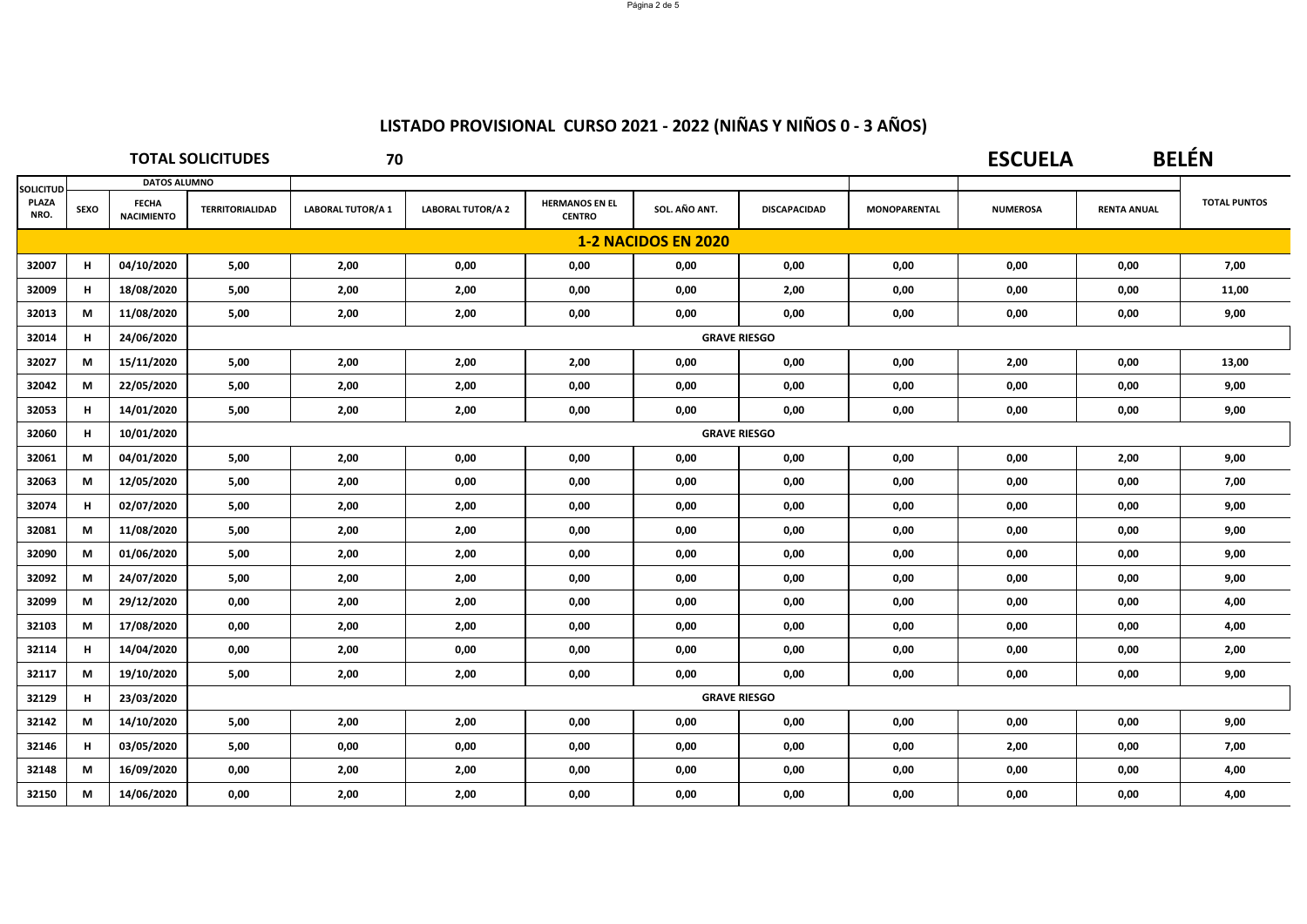| <b>TOTAL SOLICITUDES</b> |             |                                   |                 | 70                       |                          |                                        |               |                     |                     | <b>ESCUELA</b>  |                    | <b>BELÉN</b>        |  |
|--------------------------|-------------|-----------------------------------|-----------------|--------------------------|--------------------------|----------------------------------------|---------------|---------------------|---------------------|-----------------|--------------------|---------------------|--|
| <b>SOLICITUD</b>         |             | <b>DATOS ALUMNO</b>               |                 |                          |                          |                                        |               |                     |                     |                 |                    |                     |  |
| PLAZA<br>NRO.            | <b>SEXO</b> | <b>FECHA</b><br><b>NACIMIENTO</b> | TERRITORIALIDAD | <b>LABORAL TUTOR/A 1</b> | <b>LABORAL TUTOR/A 2</b> | <b>HERMANOS EN EL</b><br><b>CENTRO</b> | SOL. AÑO ANT. | <b>DISCAPACIDAD</b> | <b>MONOPARENTAL</b> | <b>NUMEROSA</b> | <b>RENTA ANUAL</b> | <b>TOTAL PUNTOS</b> |  |
| 32158                    | М           | 06/10/2020                        | 0,00            | 2,00                     | 0,00                     | 0,00                                   | 0,00          | 0,00                | 0,00                | 0,00            | 0,00               | 2,00                |  |
| 32164                    | М           | 20/05/2020                        | 5,00            | 2,00                     | 0,00                     | 0,00                                   | 0,00          | 0,00                | 0,00                | 0,00            | 1,00               | 8,00                |  |
| 32175                    | M           | 22/04/2020                        | 5,00            | 2,00                     | 2,00                     | 2,00                                   | 0,00          | 0,00                | 0,00                | 2,00            | 0,00               | 13,00               |  |
| 32177                    | M           | 25/06/2020                        | 5,00            | 2,00                     | 0,00                     | 0,00                                   | 0,00          | 0,00                | 0,00                | 0,00            | 0,00               | 7,00                |  |
| 32178                    | M           | 29/09/2020                        | 5,00            | 2,00                     | 2,00                     | 0,00                                   | 0,00          | 0,00                | 0,00                | 0,00            | 0,00               | 9,00                |  |
| <b>TOTAL</b>             |             |                                   |                 |                          |                          |                                        |               |                     | <b>NIÑOS</b>        | 9               | <b>NIÑAS</b>       | 19                  |  |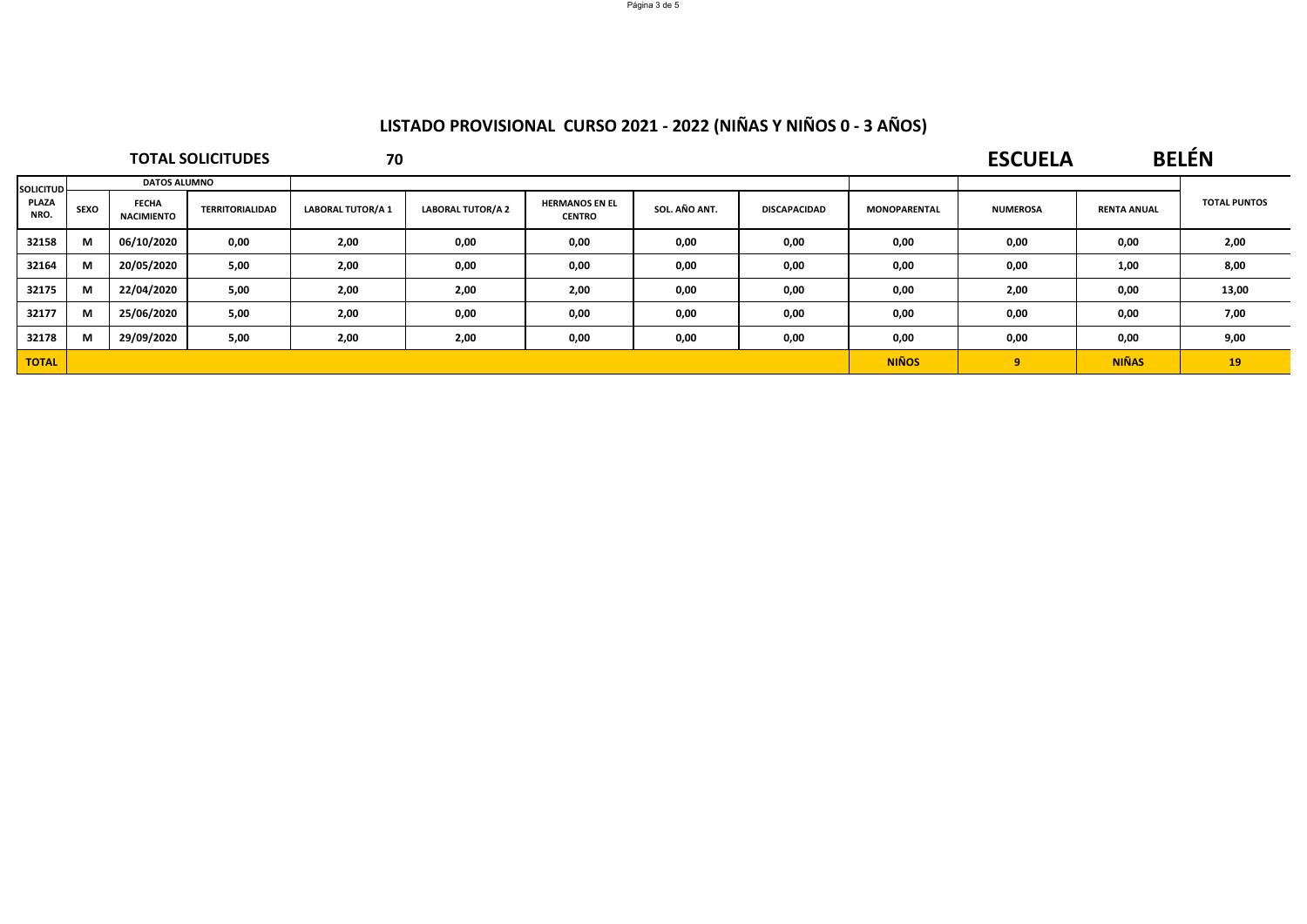| <b>TOTAL SOLICITUDES</b> |      |                                   |                        | 70                       |                          |                                        |                            |                     |                     | <b>ESCUELA</b>  |                    | <b>BELÉN</b>        |  |
|--------------------------|------|-----------------------------------|------------------------|--------------------------|--------------------------|----------------------------------------|----------------------------|---------------------|---------------------|-----------------|--------------------|---------------------|--|
| <b>SOLICITUD</b>         |      | <b>DATOS ALUMNO</b>               |                        |                          |                          |                                        |                            |                     |                     |                 |                    |                     |  |
| PLAZA<br>NRO.            | SEXO | <b>FECHA</b><br><b>NACIMIENTO</b> | <b>TERRITORIALIDAD</b> | <b>LABORAL TUTOR/A 1</b> | <b>LABORAL TUTOR/A 2</b> | <b>HERMANOS EN EL</b><br><b>CENTRO</b> | SOL. AÑO ANT.              | <b>DISCAPACIDAD</b> | <b>MONOPARENTAL</b> | <b>NUMEROSA</b> | <b>RENTA ANUAL</b> | <b>TOTAL PUNTOS</b> |  |
|                          |      |                                   |                        |                          |                          |                                        | <b>2-3 NACIDOS EN 2019</b> |                     |                     |                 |                    |                     |  |
| 32034                    | M    | 07/06/2019                        |                        | <b>NEAE</b>              |                          |                                        |                            |                     |                     |                 |                    |                     |  |
| 32035                    | н    | 07/06/2019                        | 5,00                   | 0,00                     | 2,00                     | 0,00                                   | 0,00                       | 2,00                | 0,00                | 2,00            | 2,00               | 13,00               |  |
| 32065                    | М    | 11/05/2019                        | 5,00                   | 2,00                     | 2,00                     | 0,00                                   | 0,00                       | 0,00                | 0,00                | 0,00            | 0,00               | 9,00                |  |
| 32067                    | н    | 03/12/2019                        | 5,00                   | 2,00                     | 2,00                     | 0,00                                   | 0,00                       | 0,00                | 0,00                | 2,00            | 0,00               | 11,00               |  |
| 32082                    | М    | 08/09/2019                        | 0,00                   | 2,00                     | 2,00                     | 0,00                                   | 0,00                       | 0,00                | 0,00                | 0,00            | 0,00               | 4,00                |  |
| 32088                    | н    | 08/01/2019                        |                        |                          |                          |                                        |                            | <b>NEAE</b>         |                     |                 |                    |                     |  |
| 32089                    | н    | 08/01/2019                        |                        |                          |                          |                                        |                            | <b>NEAE</b>         |                     |                 |                    |                     |  |
| 32102                    | М    | 07/09/2019                        | 5,00                   | 0,00                     | 2,00                     | 0,00                                   | 0,00                       | 0,00                | 0,00                | 0,00            | 0,00               | 7,00                |  |
| 32026                    | н    | 20/09/2019                        | 5,00                   | 2,00                     | 2,00                     | 2,00                                   | 0,00                       | 0,00                | 0,00                | 0,00            | 0,00               | 11,00               |  |
| 32104                    | М    | 08/08/2019                        |                        |                          |                          |                                        | <b>GRAVE RIESGO</b>        |                     |                     |                 |                    |                     |  |
| 32106                    | н    | 30/11/2019                        | 5,00                   | 2,00                     | 2,00                     | 0.00                                   | 0,00                       | 0,00                | 0,00                | 0,00            | 0,00               | 9,00                |  |
| 32111                    | М    | 21/03/2019                        | 5,00                   | 2,00                     | 2,00                     | 0,00                                   | 0,00                       | 0,00                | 0,00                | 0,00            | 0,00               | 9,00                |  |
| 32122                    | М    | 17/11/2019                        | 5,00                   | 2,00                     | 2,00                     | 0,00                                   | 0,00                       | 0,00                | 0,00                | 0,00            | 0,00               | 9,00                |  |
| 32135                    | М    | 25/02/2019                        | 5,00                   | 2,00                     | 2,00                     | 0,00                                   | 0,00                       | 0,00                | 0,00                | 0,00            | 1,50               | 10,50               |  |
| 32137                    | M    | 03/09/2019                        | 5,00                   | 2,00                     | 2,00                     | 0,00                                   | 0,25                       | 0,00                | 0,00                | 0,00            | 0,00               | 9,25                |  |
| 32139                    | М    | 03/11/2019                        | 5,00                   | 0,00                     | 0,00                     | 0,00                                   | 0,00                       | 0,00                | 0,00                | 0,00            | 0,00               | 5,00                |  |
| 32143                    | М    | 16/08/2019                        | 5,00                   | 2,00                     | 2,00                     | 0,00                                   | 0,00                       | 0,00                | 0,00                | 0,00            | 0,50               | 9,50                |  |
| 32144                    | M    | 12/07/2019                        | 0,00                   | 0,00                     | 2,00                     | 0,00                                   | 0,00                       | 0,00                | 0,00                | 0,00            | 0,00               | 2,00                |  |
| 32162                    | M    | 10/10/2019                        | 0,00                   | 0,00                     | 2,00                     | 0,00                                   | 0,50                       | 0,00                | 0,00                | 0,00            | 0,00               | 2,50                |  |
| 32163                    | н    | 29/12/2019                        | 5,00                   | 2,00                     | 2,00                     | 0,00                                   | 0,00                       | 0,00                | 0,00                | 0,00            | 0,00               | 9,00                |  |
| 32165                    | М    | 26/03/2019                        | 5,00                   | 0,00                     | 2,00                     | 0,00                                   | 0,25                       | 0,00                | 0,00                | 0,00            | 0,00               | 7,25                |  |
| 32169                    | М    | 27/05/2019                        | 5,00                   | 2,00                     | 2,00                     | 0,00                                   | 0,00                       | 0,00                | 0,00                | 0,00            | 0,00               | 9,00                |  |
| 32179                    | M    | 28/04/2019                        | 5,00                   | 0,00                     | 2,00                     | 2,00                                   | 0,00                       | 0,00                | 0,00                | 0,00            | 0,00               | 9,00                |  |

Página 4 de 5